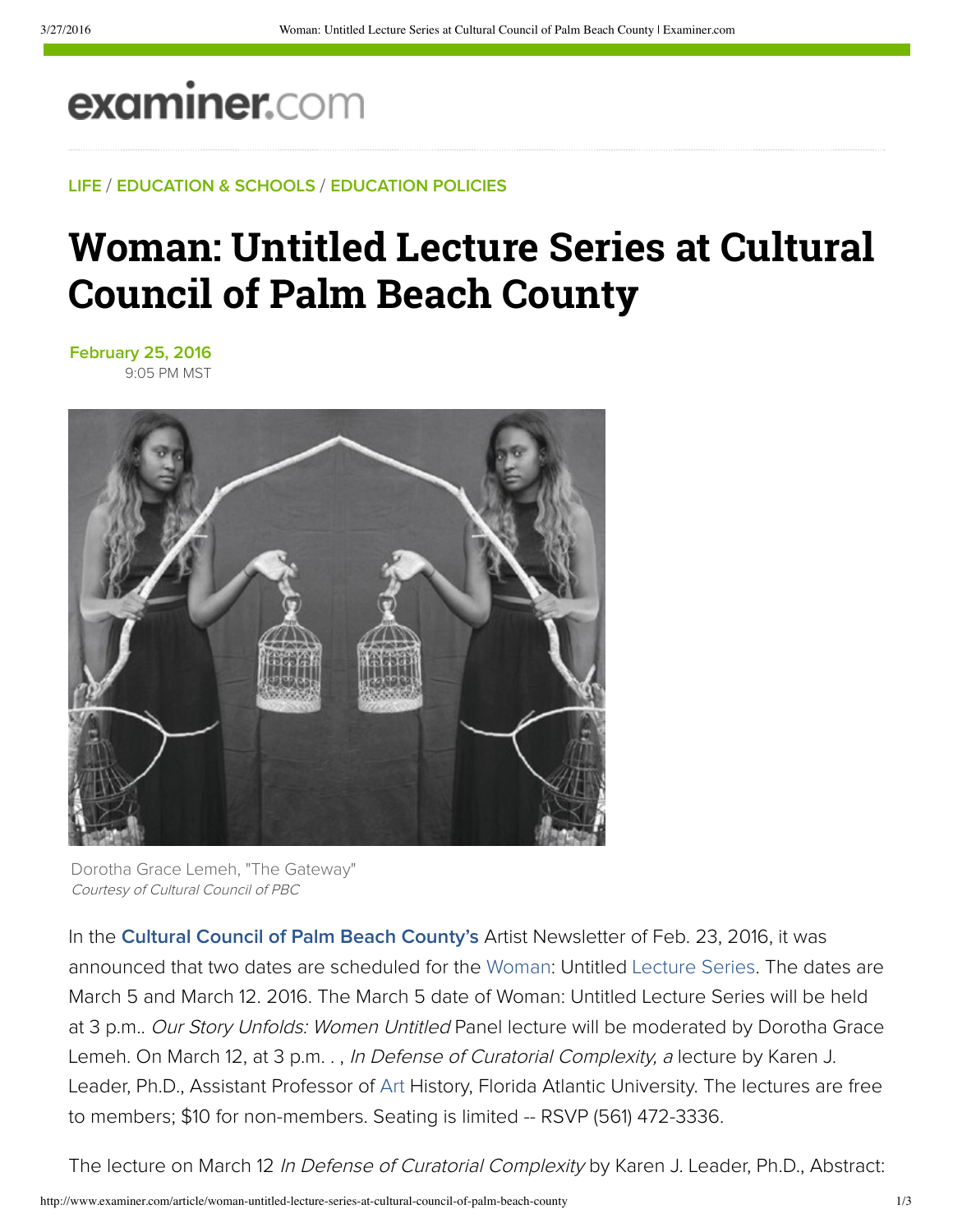This reflection on several years of exhibitions featuring contemporary women artists will consider the problematic aspects of such projects, as well as the many reasons why their impact can be worth the effort. Art history affords the necessary contexts and the critical distance, while feminism insists on socially-engaged practices that promote real-world outcomes in an arena still plagued by gender bias. Art at its best can navigate these troubled waters.

Dr. Karen J. Leader is Assistant Professor of Art History at Florida Atlantic University (FAU). She received her BA from the University of California, Berkeley, and her MA and Ph.D. at the Institute of Fine Arts, New York University (NYU), under the advisement of Dr. Linda Nochlin. Her areas of interest include art and popular culture in the 19th through the 21st centuries, feminist theory, and the history and future of the discipline of art history. She has written on French caricature, contemporary tattoo culture, and has an ongoing collaborative project to develop the concept of socially-engaged art history.

Source: Cultural Council of Palm Beach County



**Teresa Myers** West Palm Beach Tutoring Examiner